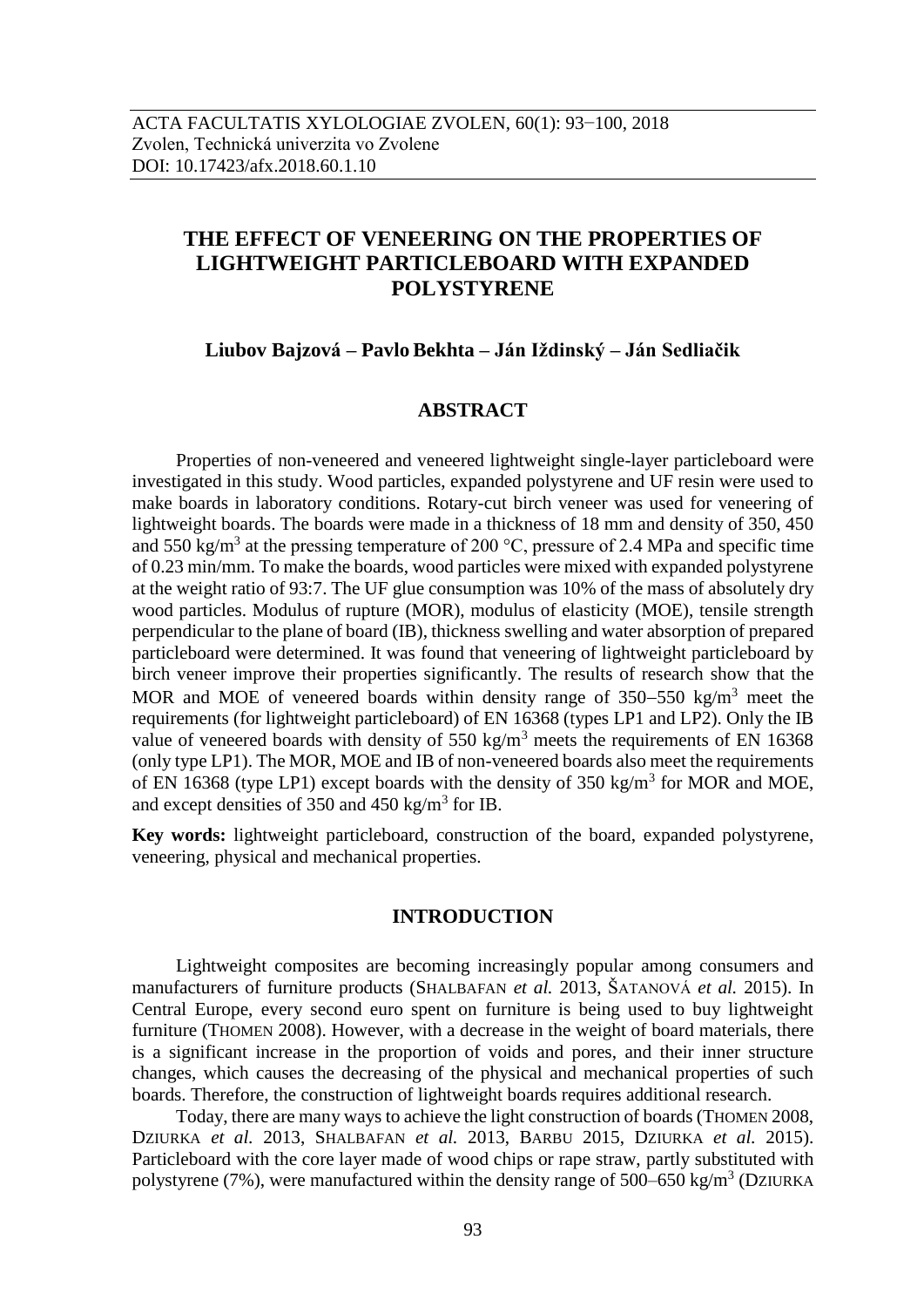*et al.* 2015). LUEDTKE (2011) presented novel technology to produce sandwich panels with wood based facings and a foam core in one single production step. As known, the sandwich panels are generally manufactured in batch processes where the layers are firstly separately produced and later glued together. SHALBAFAN *et al.* (2013) used conventional non-bio based polymeric materials for in situ foaming. They have used expanded microspheres and expandable polystyrene beads as the core layer materials, resulting in different structures and mechanical characteristics of the foamed core layer. However, some of the challenges of the light weight wooden structure are the connection in half or final parts, resistance to water, moisture, temperature and fire, and maybe last but not least the recyclability due to the mixture of different materials like foams, plastics, etc. (BARBU 2015). The Kaurit® Light technology from BASF suggests the use of expanded polystyrene in construction of board with a top layer of MDF that makes them 20–30% lighter than traditional particleboard and the same equivalent of the strength properties (BASF 2010). Currently, the development of this technology is ongoing. Moreover, such boards are more thermo-insulating than constructional ones. For sandwich constructions of lightweight boards, Dascanova Co. uses 3D frame of corrugated cardboard or thin fibrolite (BARBU and PAULITSCH 2014).

It is known that even one-side veneering of extruded particleboard significantly  $(15-20)$  times) increases their strength and it makes possible production of hollow boards (BEKHTA 2004). Wood veneer can strengthen the construction and improve the aesthetic appearance of lightweight boards, facilitating their surface treatment.

The main aim of this study is the strengthening of lightweight particleboard with expanded polystyrene by veneering and to investigate their physical and mechanical properties.

# **MATERIALS AND METHODS**

The industrial wood particles, rotary-cut birch veneer of the thickness 1.5 mm and moisture content of  $6 \pm 2\%$ , expanded polystyrene (granules of 4-8 mm in diameter) and commercial UF resin were used for manufacturing of lightweight particleboard.

Lightweight single-layer particleboards were produced with the thickness of 18 mm and size of 300  $\times$  300 mm, densities of 350, 450 and 550 kg/m<sup>3</sup>. Two types of boards were made: type  $A$  – non-veneered, type  $B$  – veneered (Fig. 1). For both types, wood particles were mixed with expanded polystyrene at the weight ratio of 93:7 and the UF glue consumption was 10% of the mass of absolutely dry wood particles. UF adhesive mixture consisted of the paraffin emulsion (15.7 mass parts to 100 mass parts of their resin solution) and hardener ammonium nitrate, in the form of an aqueous solution at a concentration of 20% (5 mass parts to 100 mass parts of their resin solution) were added to UF resin.

Boards were prepared by the mixing of wood particles with expanded polystyrene and UF adhesive in the laboratory drum blender. Firstly, wood particles and one half of the glue were loaded into the blender and mixed for 10 minutes. After that, expanded polystyrene and the rest of the glue were added and then this mixture was continually blended during the additional 5 minutes to obtain the homogeneous composition. In the case of boards without expanded polystyrene (type A), the completely wood particles and whole batch of glue were loaded into the laboratory drum blender, and mixed for 15 minutes. For board type A, the formed mat was placed directly on a metal plate. For board type B, the formed mat was placed between the veneers with the spread of UF adhesive in amount of 150  $g/m^2$  and then placed on the metal plate. The formed mats of both types were pre-compressed in a cold press for 10 minutes before hot pressing.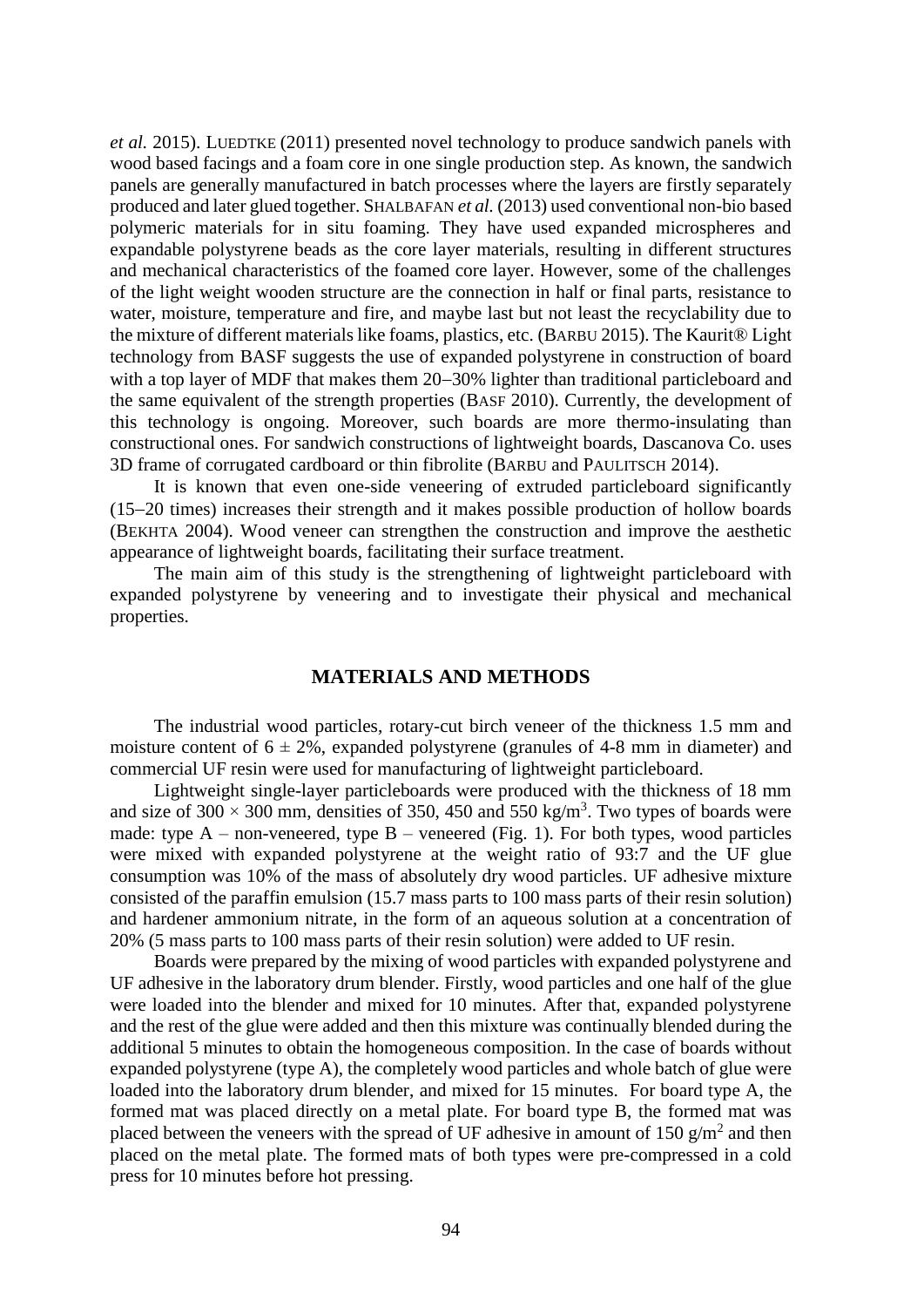

**Fig. 1 Types of lightweight particleboard.**

The pressing process was carried out in a hot press using distant gaskets. The boards were pressed at the temperature of 200 °C, pressure of 2.4 MPa and pressing time of 14 s/mm in the one-step process. The obtained boards were conditioned for seven days and then cut into samples to determine their physical and mechanical properties (modulus of rupture (MOR) and modulus of elasticity (MOE), tensile strength perpendicular to the plane of board – internal bond (IB), thickness swelling and water absorption) according to standards EN 310, EN 319 and EN 317.

## **RESULTS AND DISCUSSION**

As the results of the study, it was found, that the MOR and MOE in board type B are higher than in board type A (Fig. 2 and 3). It can be clearly seen that the veneering improved MOR and MOE significantly. Moreover, the values of MOR and MOE increased with rising density of both types of lightweight particleboard. The increasing values of MOR were 259%, 366% and 416%, and MOE were 460%, 437% and 425% for boards type B with density 350, 450 and 550 kg/m<sup>3</sup>, respectively. The similar trend in increasing MOR and MOE can be observed for the boards type A. It is generally known that with increasing density of boards MOR increases practically proportionally. SCHIRP *et al.* (2008) were also found that the MOR and MOE are proportional to the density of boards.

The results of this study have shown that values of MOR and MOE of lightweight particleboard type A and B within the density range of  $350-550$  kg/m<sup>3</sup> meet the requirements for lightweight particleboard according to EN 16368.

The influence of the type and density of boards on their IB is presented on Fig. 4. It was established that the IB of the lightweight board does not depend on the studied construction of the boards and rises proportionally with increasing density. This fact agrees well with the well-known assertions that density affects and determines the strength of the composite boards (MALONEY 1993). However, it should be stated that IB of lightweight boards type A with density 450 and 550 kg/m<sup>3</sup> and type B only with density 550 kg/m<sup>3</sup> meets the requirements of EN 16368 (only type LP1). The IB values of boards with density 350 kg/m<sup>3</sup> (type A and B) and 450 kg/m<sup>3</sup> (type A) does not meet these requirements. This can be explained by the fact that the volume of expanded polystyrene in boards with density 350 or 450 kg/m<sup>3</sup> is larger than in boards with density 550 kg/m<sup>3</sup>. SHALBAFAN *et al.* (2016) also found in their study that the minimum requirement of IB values according to EN 312/P2  $(0.35 \text{ N/mm}^2)$  is fulfilled by the panels with the density of 550 kg/m<sup>3</sup>.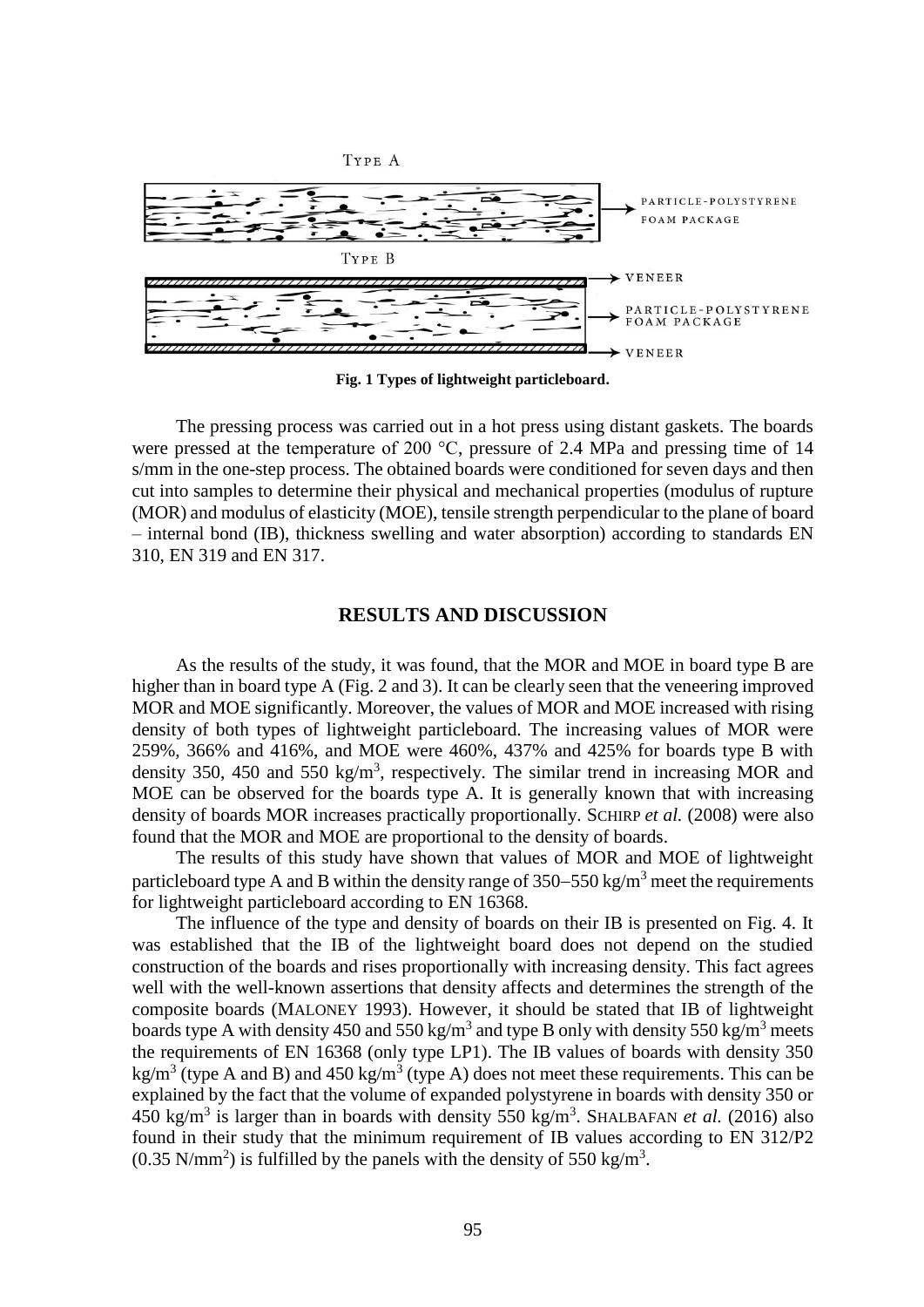

**Fig. 2 Modulus of rupture of lightweight particleboard.**



**Fig. 3 Modulus of elasticity of lightweight particleboard.**



**Fig. 4 Tensile strength perpendicular to the plane of lightweight particleboard.**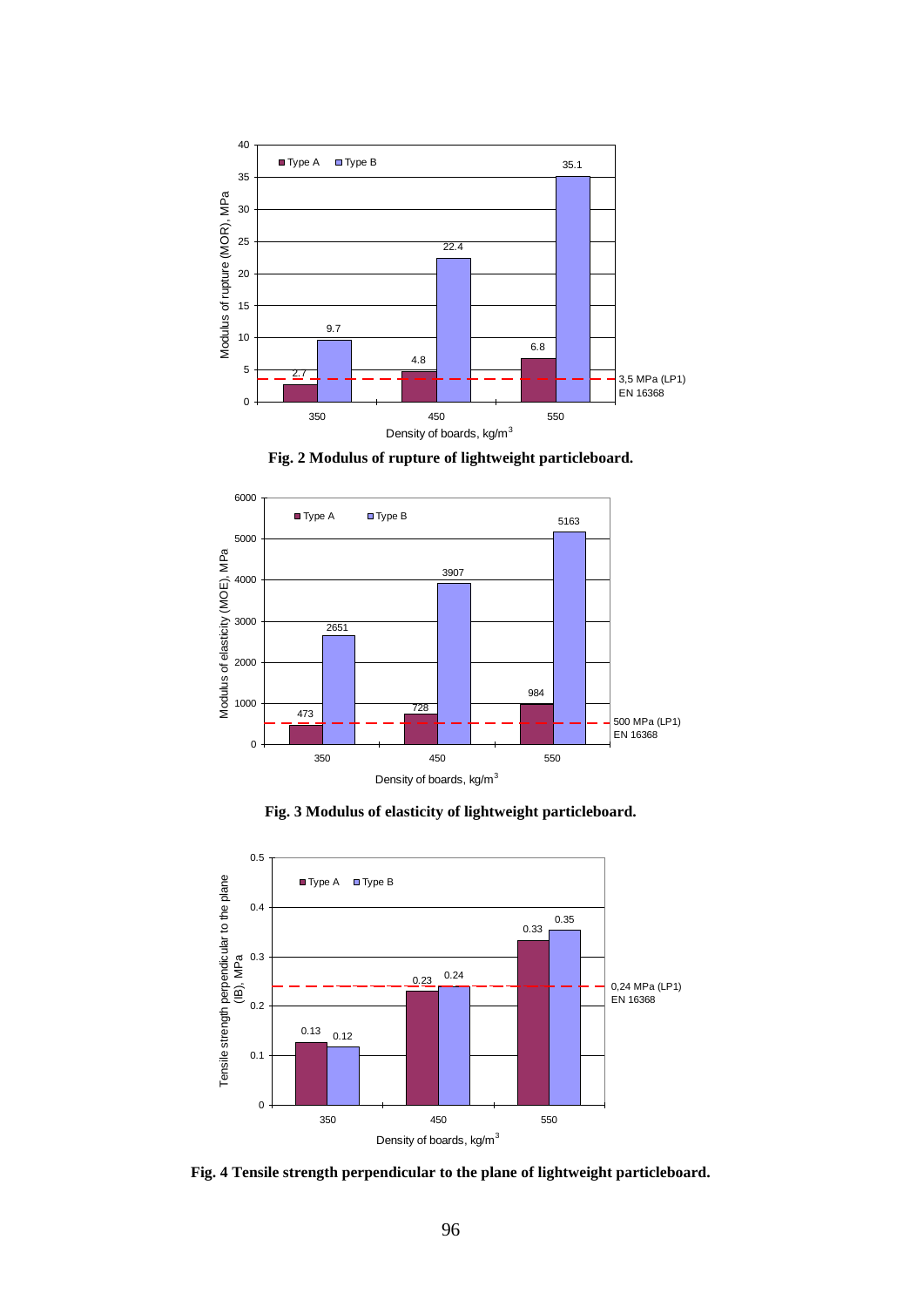Expanded polystyrene is the least durable material among components of lightweight boards, so the destruction of the board samples during IB test occurs precisely in the places of polystyrene concentration. There was no delamination of the veneer observed from the particle-polystyrene package in the samples during IB tests.

Thickness swelling values after 2 respectively 24 hours immersion in water is shown in Fig. 5. It was established that the boards type B are swollen less than boards type A. The thickness swelling after 2 hours for boards type A was 60%, 62% and 67% higher than for boards type B with the density 350, 450 and 550 kg/m<sup>3</sup>, respectively. This is due to the protective surface effect of the veneer in the board type B, which prevents water from penetrating into its porous structure.



**Fig. 5 Thickness swelling of lightweight particleboard.**

Thickness swelling after 24 hours of the boards type A was higher than those of type B on 45%, 27%, and 15% for densities of 350, 450 and 550 kg/m<sup>3</sup>, respectively. Moreover, thickness swelling increases with the increasing density of boards. The panels with lower density (450 kg/m<sup>3</sup>) have slightly higher TS values due to more voids existing in the lighter panels (SHALBAFAN *et al.* 2016). DZIURKA *et al.* (2013) were also found that elevated gluing degree of the core layer supplemented with rape straw and expanded polystyrene was accompanied by reduced water absorption and swelling after 24 hours of immersion in the water. Improved hydrophobic properties were a function of the adhesive type and expanded polystyrene.

The water absorption values of investigated boards during 2 and 24 hours are shown in Fig. 6. The water absorption after 2 hours was decreased for both types (A and B) of boards on 24%, 20% and 8% for densities 350, 450 and 550 kg/m<sup>3</sup> respectively. The content of the pores is smaller in the boards with high density, so the absorption of water is less. The difference in the water absorption values after 24 hours between boards type A and B was increasing on 15% 18% and  $\overline{23\%}$  for the density 350, 450 and 550 kg/m<sup>3</sup>, respectively.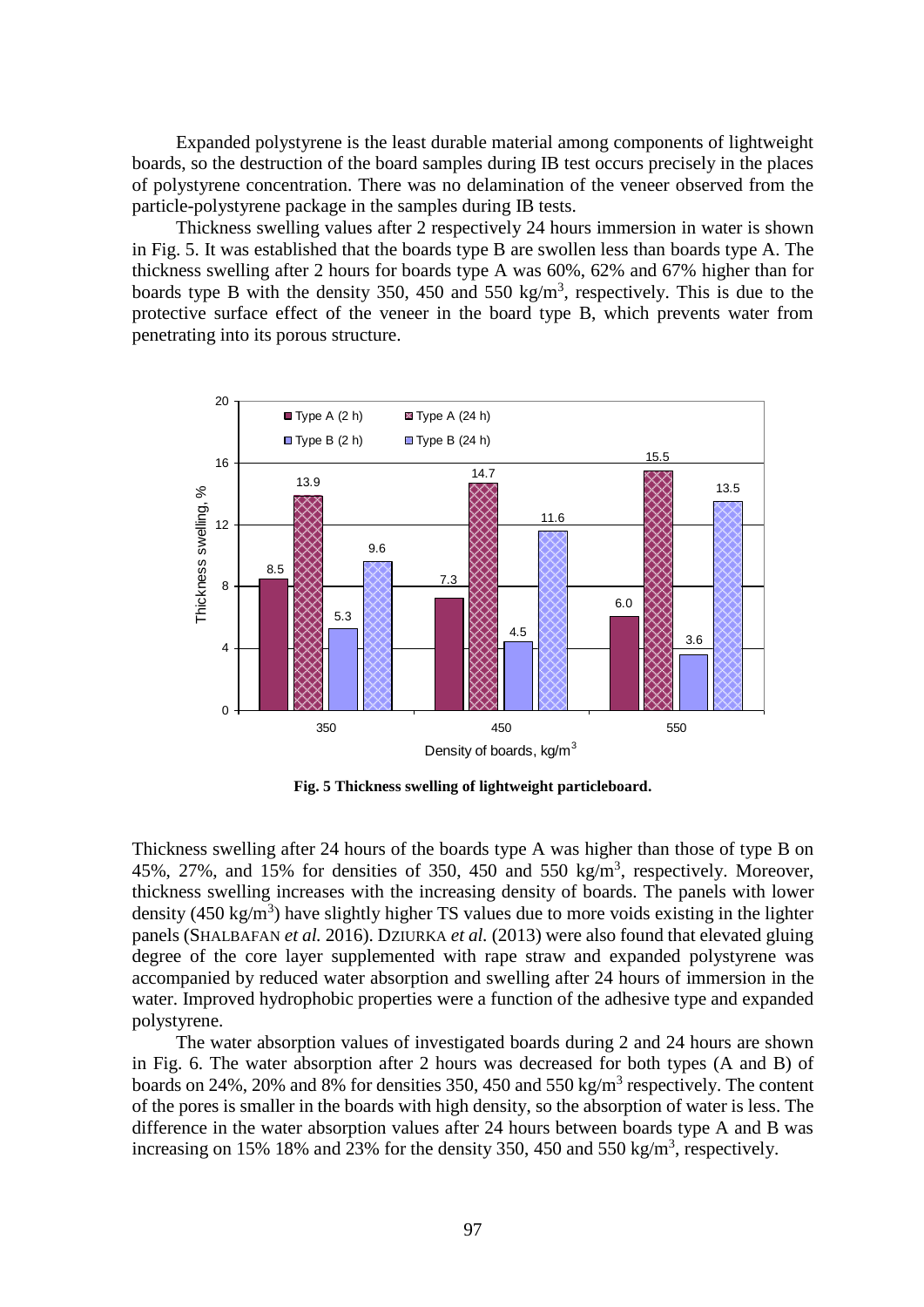

**Fig. 6 Water absorption of lightweight particleboard.**

Water absorption after 24 hours was decreased with increasing the board's density in the studied range. Moreover, this decrease was higher in the boards' type B. These results may be explained by the presence of hydrophobic expanded polystyrene in the boards and veneering the board type B.

# **CONCLUSIONS**

Physical and mechanical properties of veneered and non-veneered lightweight particleboard containing expanded polystyrene were investigated in this study. The veneering of lightweight particleboard by birch veneer significantly improved their physical and mechanical properties. The results of the study have shown that the MOR and MOE of veneered lightweight particleboard within the density range of  $350-450-550$  kg/m<sup>3</sup> meet the requirements for lightweight particleboard according to EN 16368 (types LP1 and LP2). The IB values of veneered lightweight boards with density of  $450$  and  $550$  kg/m<sup>3</sup> and nonveneered boards only with density of  $550 \text{ kg/m}^3$  meet the requirements of EN 16368 (only type LP1). Veneered lightweight particleboard have less thickness swelling and water absorption than non-veneered boards.

#### **REFERENCES**

BARBU M.C. 2015. Evolution of lightweight wood composites. In PRO LIGNO, 11(4): 21–26. BARBU M.C., PAULITSCH M. 2014. World Market Development of wood-based Products. In Technologies for the Forest and biobased Products Industries, Proceedings of 3-rd International Conference, Kuchl, pp. 36–41.

BASF 2010. Kaurit Light. Superspan Star. Available online: <http:/[/www.kauritlight.com>](http://www.kauritlight.com/). BEKHTA P. 2004. Technology of wood-based panels and laminates*.* Kyjiv : Osnova, 780 p*.*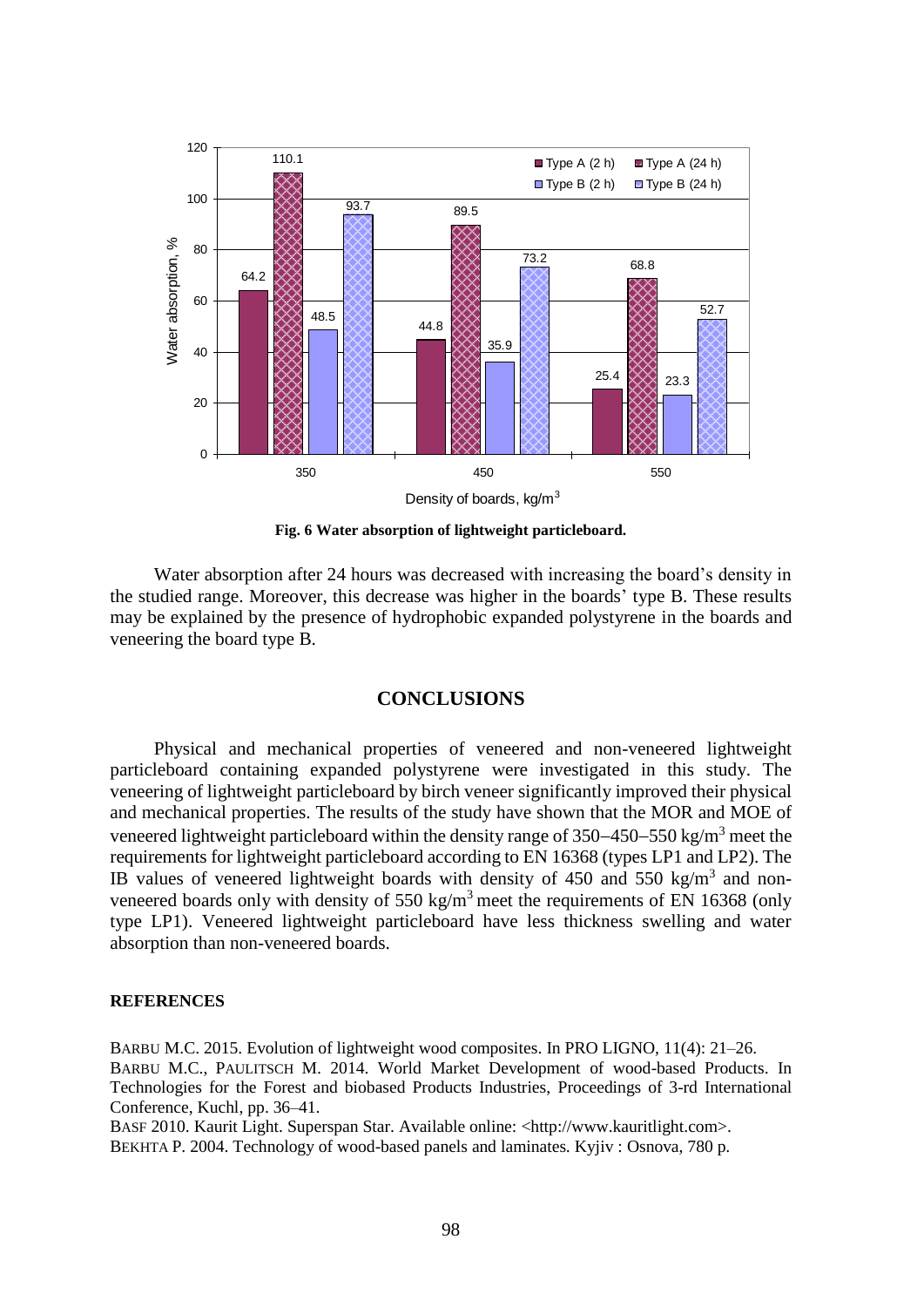DZIURKA D., MIRSKI R., DUKARSKA D., DERKOWSKI A. 2015. Possibility of using the expanded polystyrene and rape straw to the manufacture of lightweight particleboards. Maderas. Ciencia y tecnología; 17(3): 647–656.

DZIURKA D., MIRSKI R., TROJANSKI A. 2013. Characteristics of lightweight particleboards with the core layer supplemented with rape straw and expanded polystyrene. In Annals of Warsaw University of Life Sciences – SGGW Forestry and Wood Technology; 82: 250–254.

EN 310: 1993 Wood-based panels - Determination of modulus of elasticity in bending and of bending strength. European Committee for Standartization, Brussels.

EN 317: 1993 Particleboards and fiberboards - Determination of swelling in thickness after immersion in water. European Committee for Standartization, Brussels.

EN 319: 1993 Particleboards and fiberboards - Determination of tensile strength perpendicular to the plane of the board. European Committee for Standartization, Brussels.

EN 16368: 2014 Lightweight Particleboards – Specifications. European Committee for Standartization, Brussels.

LUEDTKE J. 2011. Development and evaluation of a concept for the continuous production of lightweight boards with a polymer-based core and wood-based panels. Dissertation. Hamburg University, Germany. http://ediss.sub.uni hamburg.de/volltexte/2011/5470/.

MALONEY [T.M. 1993.](https://www.amazon.com/Thomas-M.-Maloney/e/B001KIO5OI/ref=dp_byline_cont_book_1) Modern particleboard and dry-process fiberboard manufacturing. Backbeat Books. 672 p.

SCHIRP A., DIX B., MEINLSCHMIDT P., THOLE V. 2008. Lightweight Particleboards made from annual and perennial plants or based on foamed adhesives. In Proceedings the 42nd international wood composites symposium, Seattle, Washington, USA.

SHALBAFAN A., MARK A., DIETENBERGER J., WELLING J. 2013. Fire performances of foam core particleboards continuously produced in a one-step process*.* In Wood Prod. 71: 49–59.

SHALBAFAN A., TACKMANN O., WELLING J. 2016. Using of expandable fillers to produce low density particleboard. In Wood Prod. 74: 15–22.

ŠATANOVÁ A., ZÁVADSKÝ J., SEDLIAČIKOVÁ M., POTKÁNY M., ZÁVADSKÁ Z., HOLÍKOVÁ M. 2015. How Slovak small and medium manufacturing enterprises maintain quality costs: an empirical study and proposal for a suitable model. In Total Quality Management & Business Excellence. 2015,  $26(11-12): 1146-1160.$ 

THOMEN H. 2008. Lightweight panels for the European furniture industry: some recent developments. In Workshop proceedings: Lightweight wood-based composites: production, properties and usage. Bled, Slovenia, pp. 1–13.

#### **ACKNOWLEDGEMENT**

This work was supported by the Slovak Research and Development Agency under the contract No. APVV-14-0506 and by the grant agency VEGA under the project No. 1/0626/16.

#### **AUTHOR'S ADDRESS**

Liubov Bajzová, MSc. Prof. Ing. Pavlo Bekhta, DrSc. Ukrainian National Forestry University Department of Wood-Based Composites, Cellulose and Paper Gen. Chuprynky Str. 103 79057 Lviv Ukraine kozak\_l@nltu.edu.ua bekhta@ukr.net